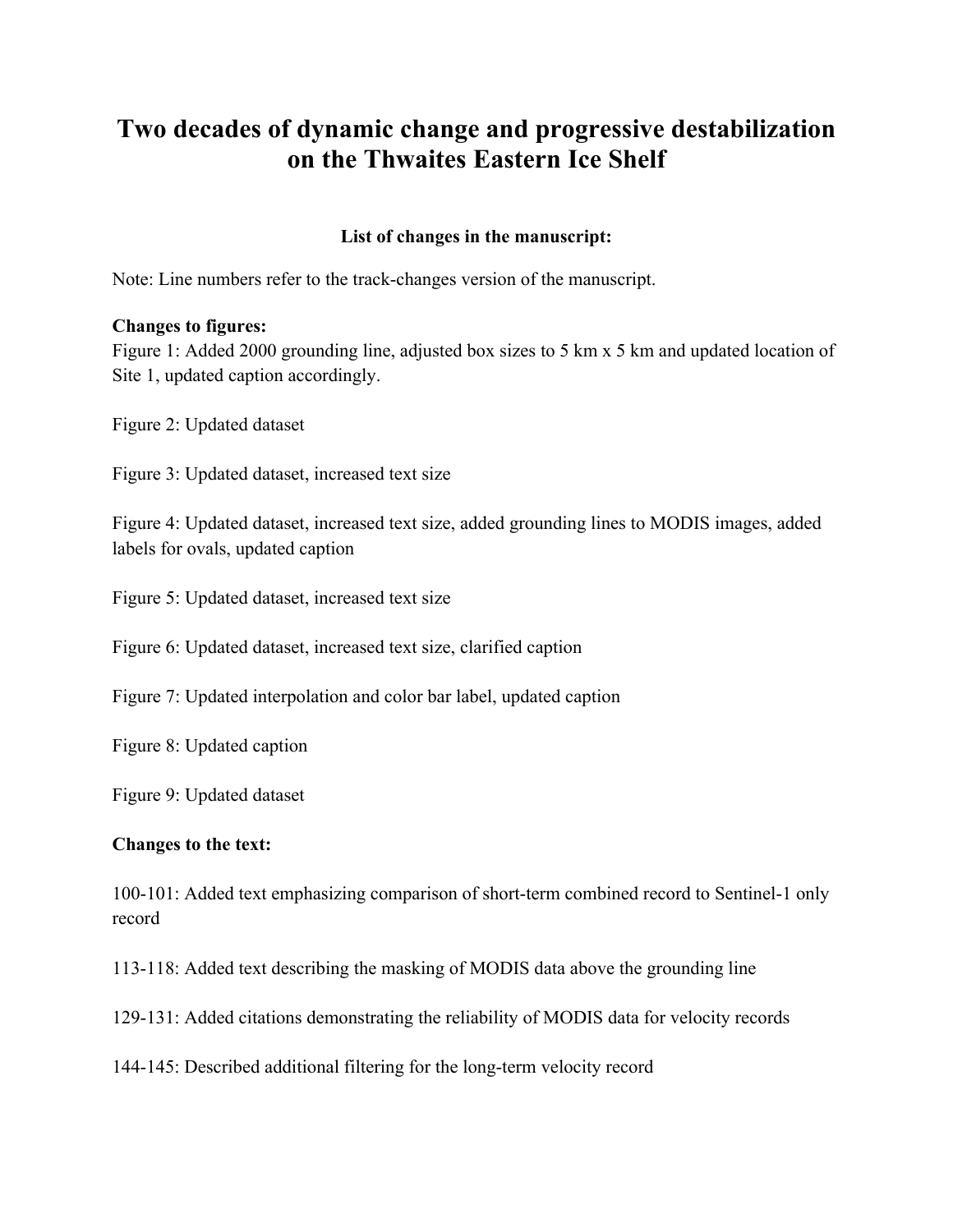234-237: Clarified use of ASAID grounding line product

294-297: Clarified terms of the mass conservation equation used to calculate basal melt

Section 3.1 (305-403): Adjusted text to properly describe observations of averages within boxes, now that they are larger and the grounding zone site has been moved. Removed mentions of inaccuracies in MODIS data above the grounding line, as these data have now been removed from the record.

Section 3.2 (403-440): Clarified description in text of difference between our short-term combined record and the Sentinel-1-only record

454-455: Noted interpolation method

464-466: Clarified possible reasons for the surprising mid-shelf freeze-on signal

469: Clarified inclusion of ice thinning/thickening in calculations

494, 509, 524, 532, 534: Added reference to numbered dashed ovals in Figure 4

584: Clarified inclusion of ice thinning/thickening in calculations

596: Clarified possible reasons for the surprising mid-shelf freeze-on signal

References: Added citations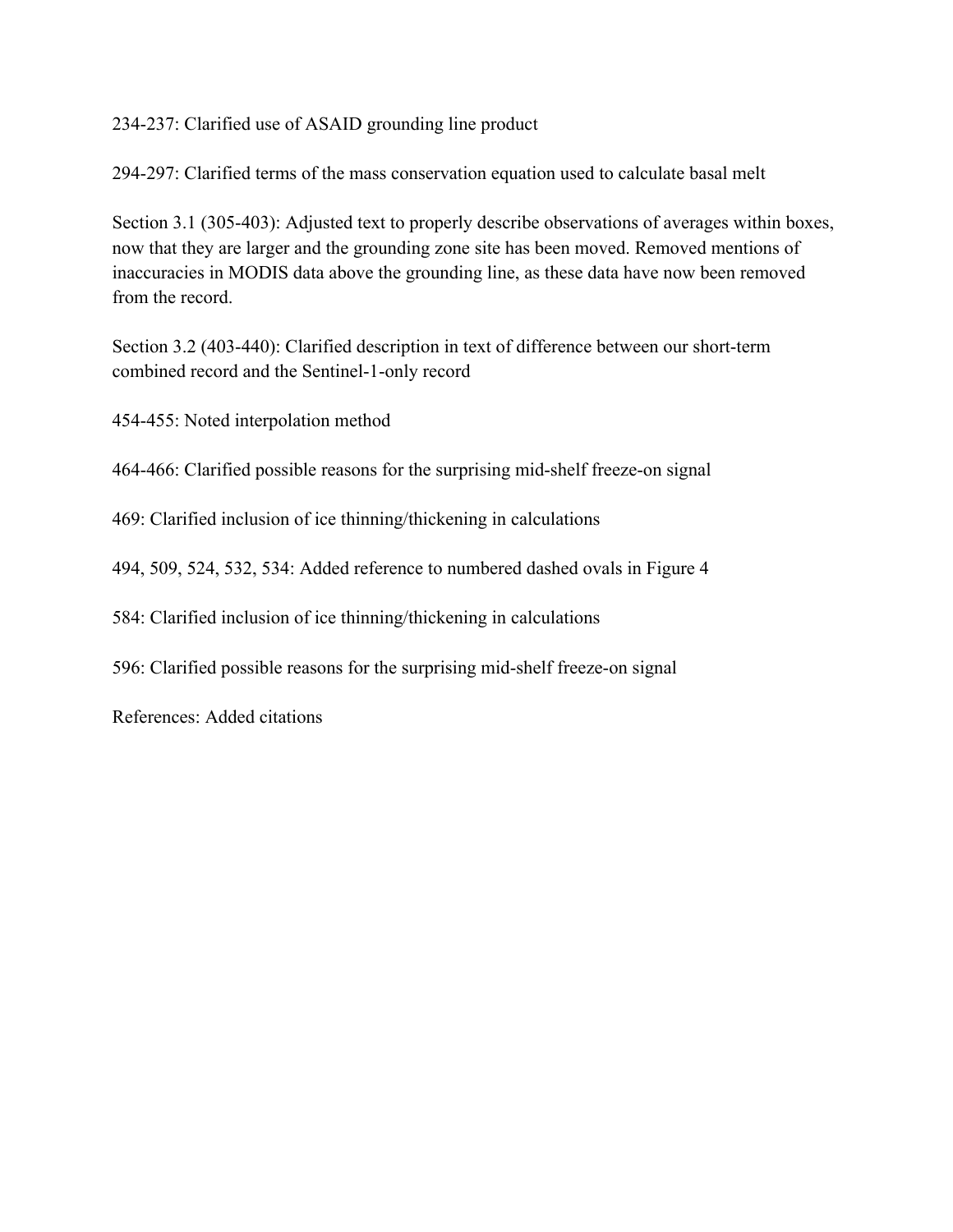#### **Response to reviewer comments**

*Reviewer comments in italics;* Author responses in normal font

#### **Reviewer 2:**

*Reviewer comment: Alley et al. have addressed or corrected some of my comments regarding data processing and error analysis.*

*Nevertheless, I still have concerns where the authors provided inadequate responses to my comments and I would still recommend major revisions to address them.*

*First, regarding the datasets used for the analysis, the authors explained that they are not using published NSIDC datasets to complete the period 2000-2012 because the resolution is too coarse (1km) compared to their 500m sampling resolution. I would like to point out that if their sampling resolution is 500m, the true spatial resolution of displacement maps obtained from MODIS are certainly much coarser. Typically, the native resolution of MODIS is 250m, which would mean that cross-correlation from PyCorr is done on 2x2 pixels subimages to match the final reported resolution, which seems unrealistic, if not impossible. In addition, this NSIDC time-series https://nsidc.org/data/NSIDC-0545/versions/1 provided maps in 2000, 2006-2013 at a sampling resolution of 450 m. While I agree that the period 2001-2005 is not covered in the dataset and that MODIS could be useful on the ice shelf to bring additional information, I would still think that this external dataset would have proven useful.* 

**Author response:** We appreciate the reviewer's efforts to recommend good datasets that could improve our analysis. We agree that the InSAR time series available from NSIDC has value. However, it is not just the resolution that is the problem, but also the data coverage.

First of all, the interpretation of our processing resolution presented here is incorrect. Feature tracking does rely on matching subimages, often referred to as reference chips, from the first image to search chips defined in the second image. However, the size of the reference chip does not determine the resolution of the final product. The reference chip group of pixels is unique to each flow vector determination, and the final resolution depends on the increment (or grid spacing) at which each displacement vector calculation is made. This is similar to the determination of other common neighborhood operations such as gradients or surface slope, at a posting spacing up to the pixel resolution of the input raster. This is outlined in Fahnestock et al. (2016) in reference to PyCorr specifically, and the general method is described in many other papers and remote sensing textbooks. We calculated our PyCorr image correlations every two pixels in the input MODIS images, yielding a 500 m spatial resolution.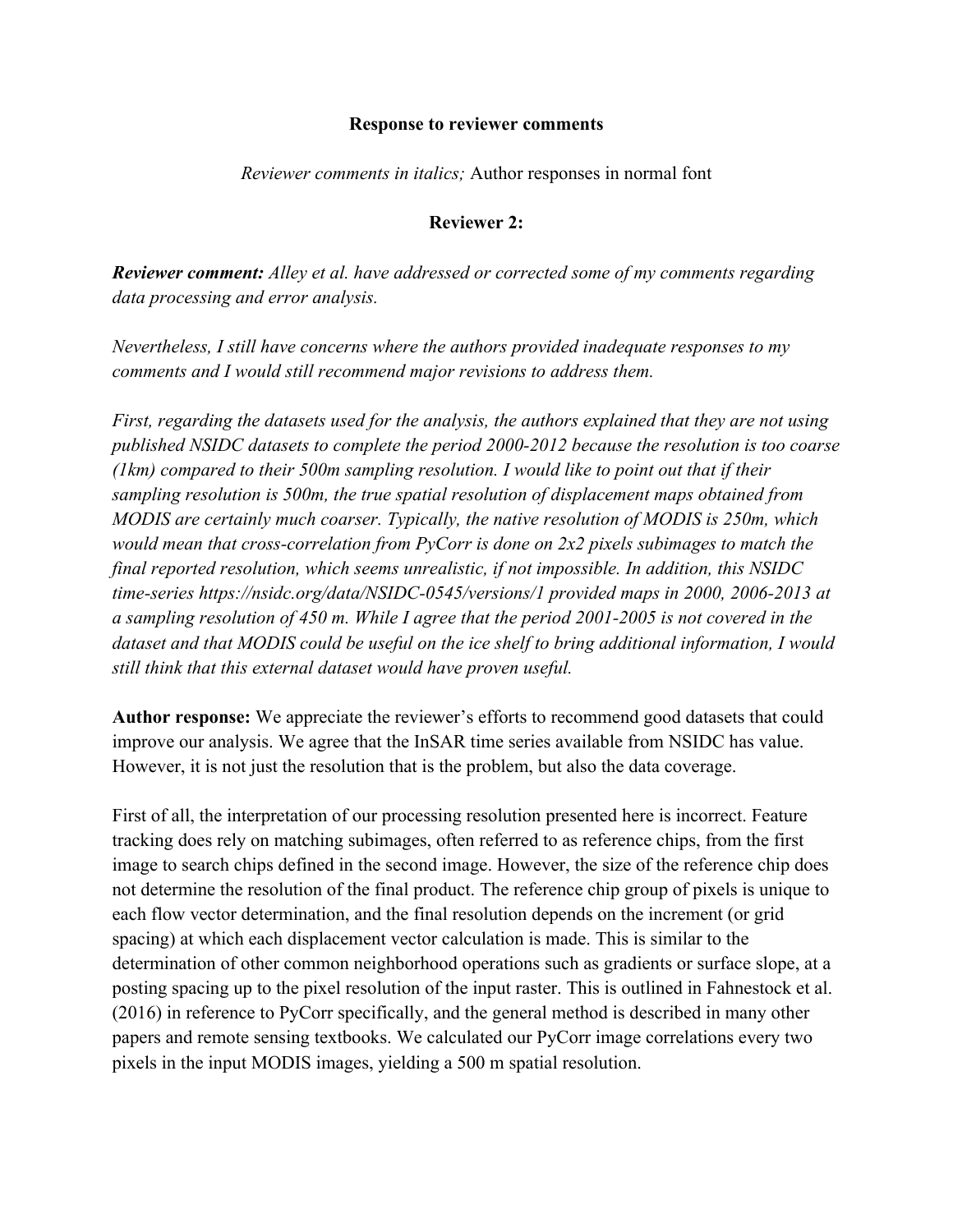Second, the problem is not just resolution, but also data coverage. The dataset recommended here is available in 2000, 2002, and 2006-2012, but there is no or almost no coverage on the TEIS in 2000, 2002, 2011, and 2012, and some missing coverage in the middle of the shelf in 2006. As the remaining velocity maps are only available during years where our data provide complete coverage of the shelf, and as our conclusions are already strongly supported by our data, we do not believe that additional datasets are necessary.

*Reviewer comment: Thus, even after the review, I am not convinced by the MODIS result, which also casts doubt on the strain rate analysis. It is clear that the results obtained from MODIS are wrong in many places and remain fuzzy and patchy in others. I have attached the 2006 velocity map at 450 m resolution published by NSIDC, using the exact same color coding between 0 and 3 m/day that in Figure 4, so that the maps can be compared with the result from 2005-2006 in Figure 4 from the authors. The 2000-2001 and 2005-2006 speed maps from Alley et al. indicate that the ice is not moving upstream of the GL but also near the GL on floating ice. One clear example of this issue is the main ice tongue not moving near the GL in 2005-2006 while it should be moving at 2 km/yr or more than 5 m/day. The resulting strain maps calculated from these erroneous displacement maps are therefore also erroneous. Abnormally high strain rates are visible near the GL in 2000-2001 and 2005-2006, but still are highlighted (dashed black ovals in figure 4 for example) as features showing the evolution of strain on TEIS. This sensor-dependent issue is also evident in Figure 3 near the GL and on the grounded ice where the patterns of speed and strain change as soon as the authors include Sentinel1 results. As mentioned, this also raises questions about the quality of data obtained further from the grounding line and the interpretation that can be made from these very uncertain measurements.*

### **Author response:**

Feature tracking is well-established and has been repeatedly validated. We are using the same software as used in the GO-LIVE project (Fahnestock et al. 2016). Furthermore, many studies (e.g. Haug et al. 2010, Chen et al. 2016, Greene et al. 2018) have demonstrated the reliability of feature tracking on MODIS data specifically on Antarctic ice shelves, where large features are successfully tracked, even with the relatively low spatial resolution of MODIS data. We have added mentions of these citations in lines 129-131 in the manuscript. We have quantified both the absolute error in individual image-pair correlations and the empirical uncertainties associated with our combined images. Our conclusions rest upon signals that fall well outside the range of this uncertainty.

However, Reviewers 2 and 3 both point out that the incorrect MODIS results above the grounding line (due to the fixed nature of some surface features on grounded ice, e.g., undulations induced by ice-bedrock interaction) are distracting, which is a reasonable concern. The effect that the reviewer points out here was discussed in the previous submission in lines 104-109, 312-316, and 346-349; it is both expected and acknowledged in the manuscript. Our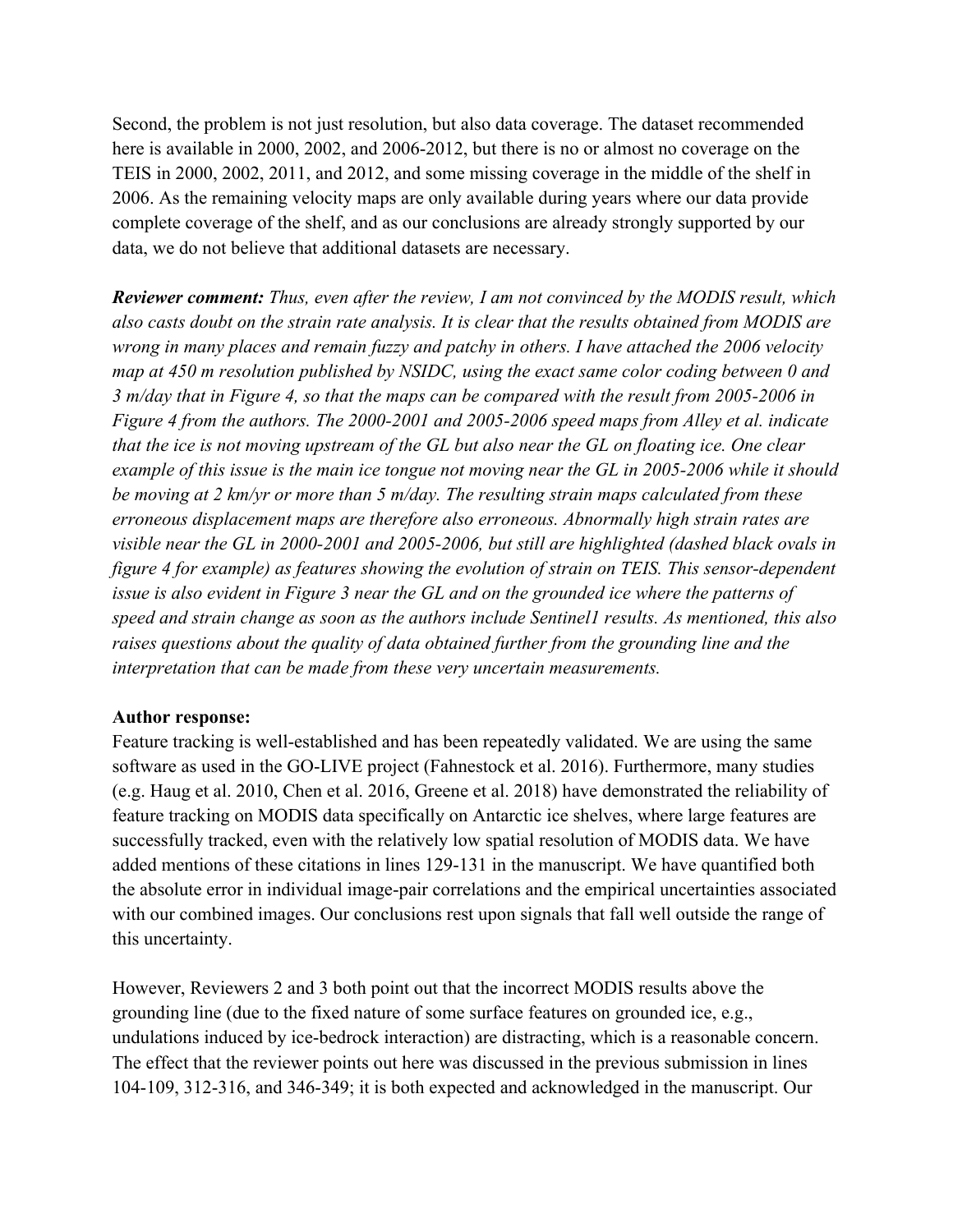conclusions do not depend on the data in these areas. Furthermore, we circled this area in Figure 4 to point out this expected discrepancy, not to use it in our analysis. However, we see the reviewers' points that a quick read or glancing through the figures without reading the text could cause a misleading interpretation of our data, and we certainly wish to avoid that. We therefore agree that it is best to mask these areas out in the MODIS data.

Unfortunately, implementing this is not easy, which is why we had originally allowed these data to remain. As shown in Figure 1, the grounding line on the TEIS changes rapidly and dramatically through our time period of analysis. However, there are no annual mappings of the grounding line published, nor are there enough data available to produce annual mappings. Since our time series is annual, we cannot accurately mask at the grounding line. We have therefore taken a conservative approach, masking the MODIS data above the 2000 InSAR grounding line (Rignot et al. 2016) for data between 2000 and 2004, above the ~2004 ASAID grounding line (Bindschadler et al. 2011) for data between 2004 and 2011, above the 2011 MEaSUREs grounding line (Rignot et al. 2016) for data between 2011 and 2017, and above the 2017 InSAR grounding line (Millillo et al. 2019) for the rest of the record. In addition, we imposed a minimum speed of 0.4 m/day for all MODIS data, which is more than twice the minimum velocity shown in the upstream Landsat data in the latter part of our record. We described this in lines 113-119 in our manuscript. These measures are likely to remove more data than strictly necessary. However, because we cannot accurately identify annual grounding line change, we take a conservative approach in order to increase confidence in the remaining data. In addition, in response to both this review and Reviewer 3's suggestions to be more aggressive in our filtering, we increased the size of our median filter from  $3x3$  to  $7x7$ , and increased the minimum threshold for correlation strength and difference in correlation strength from neighboring options.

The reviewer is concerned that the MODIS data are both "fuzzy and patchy," and encourages us to more rigorously filter the data. We have carried out this more rigorous filtering as described above. However, these actions will, by their very nature, make the data both more fuzzy, as it suppresses variability and smooths the data, and patchy, as it eliminates data coverage in some areas during the first few years of our record, when data availability is limited. There is no valid way to address all these concerns with the available data. However, **these changes did not alter any of our conclusions.** The remaining data in our view can be used with confidence, including the area above the grounding line. We believe these data are sufficient for the needs of this paper and for future work with the dataset.

*Reviewer comment: At minimum, the authors should try to filter out the maps from 2000 and 2012 for spurious measurements, and state the real resolution of their mapping with MODIS. With the filtered and correct speed maps, they could then correct the lagrangian elevation changes, correct the strain rate calculation by updating Figure 2, Figure 3 and Figure 4, especially near the GL and on grounded ice, and adjust, if needed, their interpretation of the*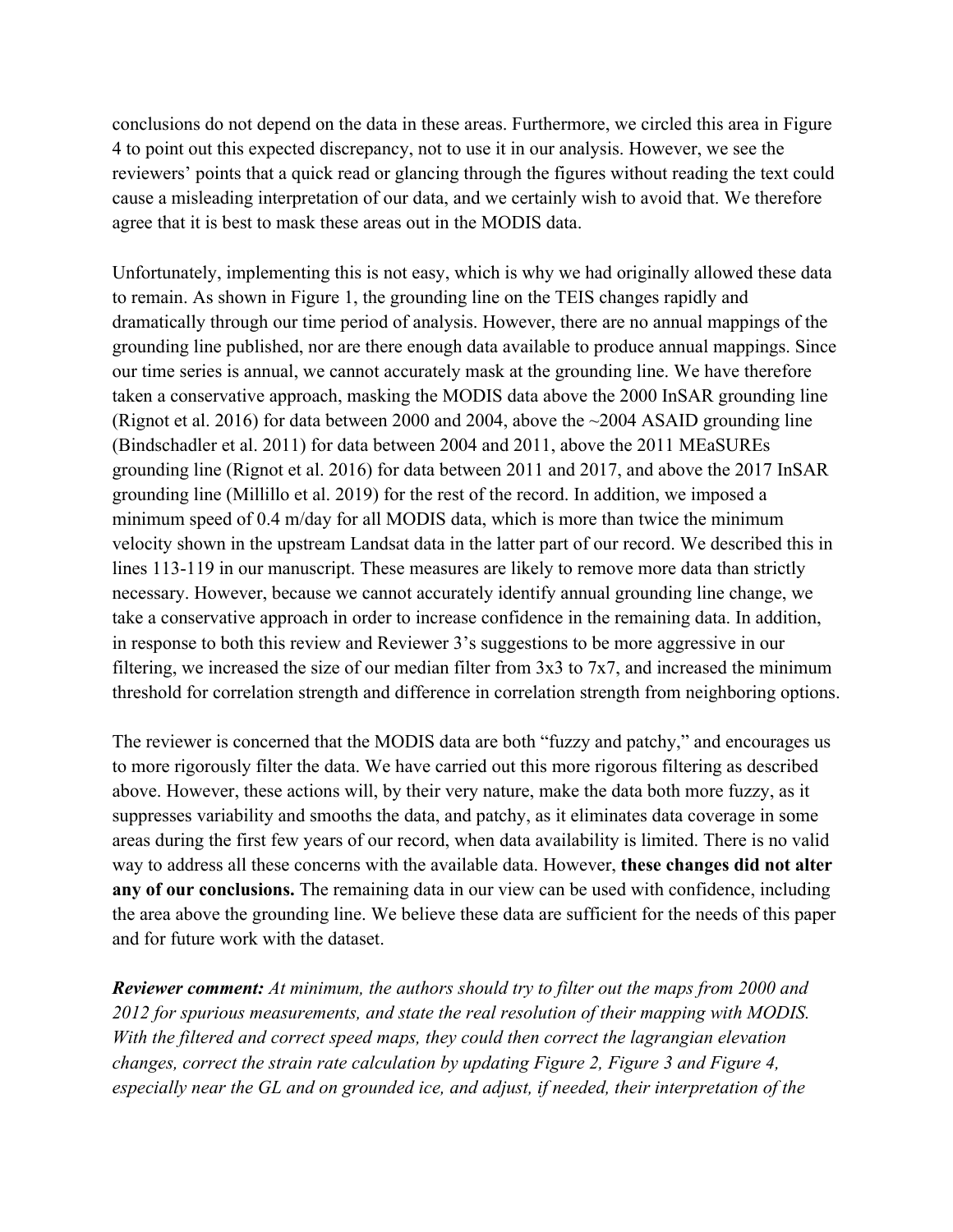*evolution of the strain on TEIS. I believe that it is important that the primary data source (ice displacement) is properly and correctly established, otherwise all the other observables (strain, melt) will be wrong and misinterpreted.*

**Author response:** The resolution of the MODIS mapping that we have presented is the real resolution. We are using established methods (based on correlation strength and difference between correlation strength and nearby correlations) for filtering out spurious measurements, which were described in lines 130-134 in our previous submission, and are highlighted in lines 141-145 in our current submission. We present empirically derived uncertainties, as well as error estimates from individual image correlations, using well-established methodologies. Our conclusions rest on results that are well above these error and uncertainty measures. We believe that our filtering routines are sufficiently rigorous and scientifically appropriate for MODISderived velocity data, and we have clarified that many other studies have successfully used these data for velocity correlations. We additionally have modified the presentation of the data to make the figures more easily interpreted by a casual reader. Furthermore, we have demonstrated that MODIS is the best available for the full period of our study, and in many years the only available dataset to fit the needs of this study. Because of these reasons, and because our results show signals far above the noise present in the measurements, we believe our velocity data and methods are sufficient for this study and beyond.

*Reviewer comment: My second remark concerns the 1996 and 2000 grounding line (GL) from*  InSAR. I would strongly suggest adding it in the manuscript. Not adding the 1996 GL because it *does not overlap their analysis is questionable, but it is their choice. Nevertheless the InSAR grounding line has also been mapped in 2000 which is part of their analysis. In addition, the 2004 grounding line seems to be collected between 1999 and 2003 rather than 2004 as stated here https://www.usap-dc.org/view/dataset/609489 or https://nsidc.org/data/nsidc-0489. Please clarify at which date or period (or the source if not ASAID from Bindschadler et al. (2011)) is their 2004 GL in Figure 1*

**Author response:** The dates mentioned in the NSIDC description of the Bindschadler et al. (2011) grounding line dataset do indeed make the data collection years unclear, but the description in the Bindschadler at al. (2011) manuscript is much clearer. The dataset is derived from Landsat imagery from 1999-2003, and from ICESat laser altimetry from 2003-2009. The 2004 date we use is the center point of that time period. We have clarified this in the text in lines 236-237. The 1996 grounding line remains outside our study period, and we see no relevance in adding it to the already busy figures. The 2000 grounding line is discontinuous and covers only half of our study area as shown in Figure 1, which is why we had originally declined to use it. However, we have now added it to Figure 1, and used it for masking the MODIS data above the grounding line as described above.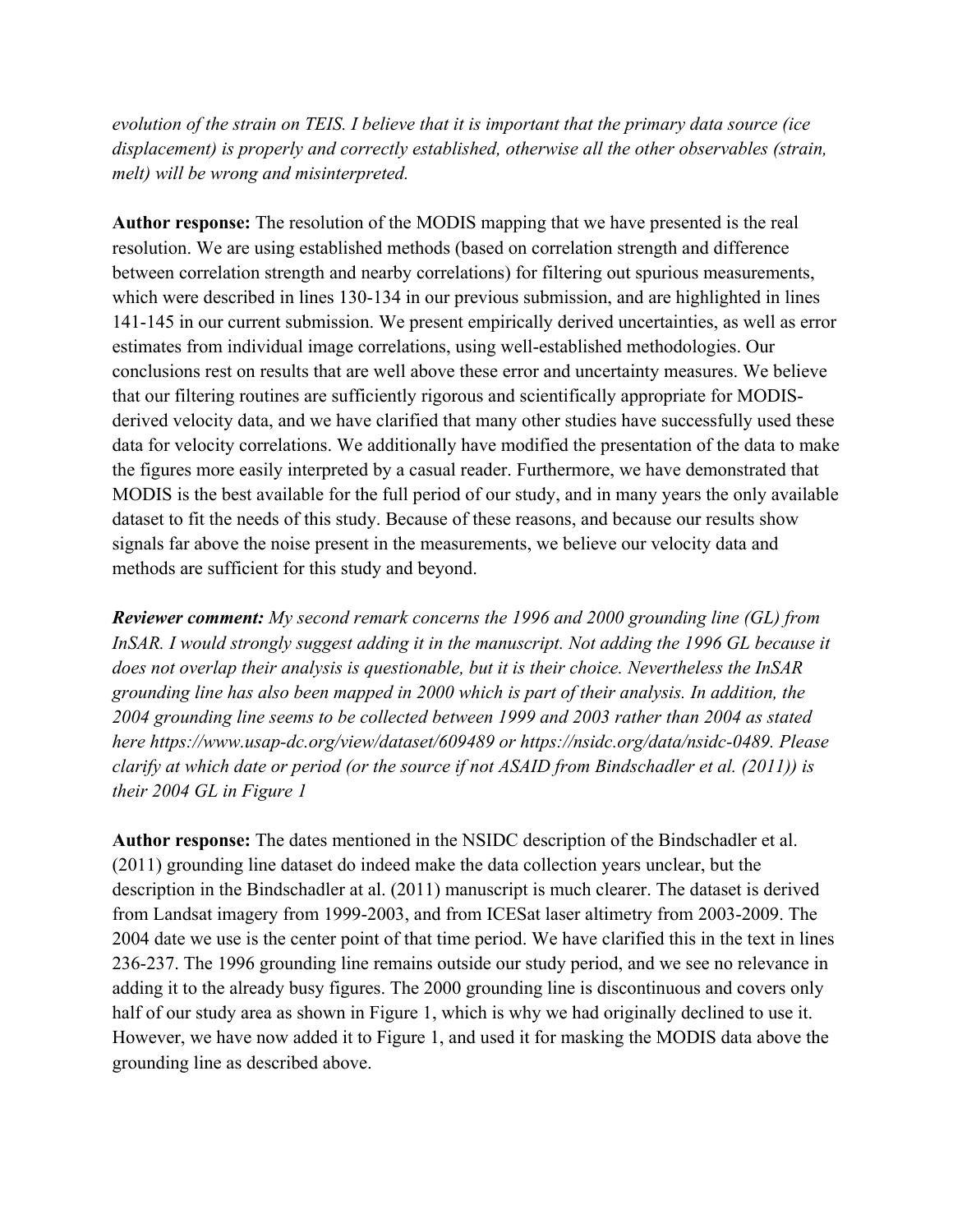*In the figure above, I plotted the GL from ASAID (Bindschadler et al. 2011) as a thick dark grey line and from InSAR as thin colored lines. It appears not only that the ASAID GL seems off by several kilometers in many places but also that having the complete evolution from 1996 to 2017 does not seem to be less relevant to their analysis.*

**Author response:** As we have shown that the Bindschadler et al. (2011) grounding line is not precisely coincident in time with any of the InSAR grounding lines, it would be surprising if it exactly matched any of them in this rapidly evolving region.

**Reviewer comment:** *Finally, the authors mentioned in their responses that the lagrangian analysis for calculating elevation changes requires a gridded dataset, which I believe is not true. There are many studies published using lagrangian approach on non-gridded datasets such as ERS, ENVISAT, IceSAT or CryoSAT (Adusumilli et al. 2020; Moholdt et al. 2014), some of them would have had sufficient resolution to capture the TEIS evolution (Gourmelen et al. 2017).*

**Author response:** The reviewer makes a good point, and we certainly should have been clearer in our explanation. We meant that Lagrangian approaches require *interpolation* of some sort, which is often achieved through the use of a gridded dataset. A high-resolution DEM such as REMA will have the highest accuracy in a Lagrangian analysis, as interpolation is minimized and is therefore ideal to accurately infer changes on the ice-shelf surface. As TEIS has extremely complex basal topography, particularly in extensive heavily crevassed areas, we are convinced this is the only method to give us the results we need for this study. Adusumilli et al. (2020) and Gourmelen et al. (2017) began with an altimetry dataset, but created a gridded dataset from it, which is functionally the same approach that we used, but the resulting reference grid is at a much lower resolution than the REMA grid we used (8m). Moholdt et al. (2014) used a "nearest neighbor" approach, where the nearest altimetry point to an advected location is used to calculate the elevation difference. In another example, Sutterley et al. (2019) was similar but used a "triangulated irregular network" approach with airborne altimetry measurements. In other words, the locations were interpolated rather than the surface elevation value. This is often the only reasonable option when data are sparse, but it again will result in a much lower resolution/spatial coverage and lower accuracy result than the approach we have used with REMA. Furthermore, REMA has become the community's standard product for ice-surface elevation and we certainly see value in pointing out the changes that have occurred since its release in 2018.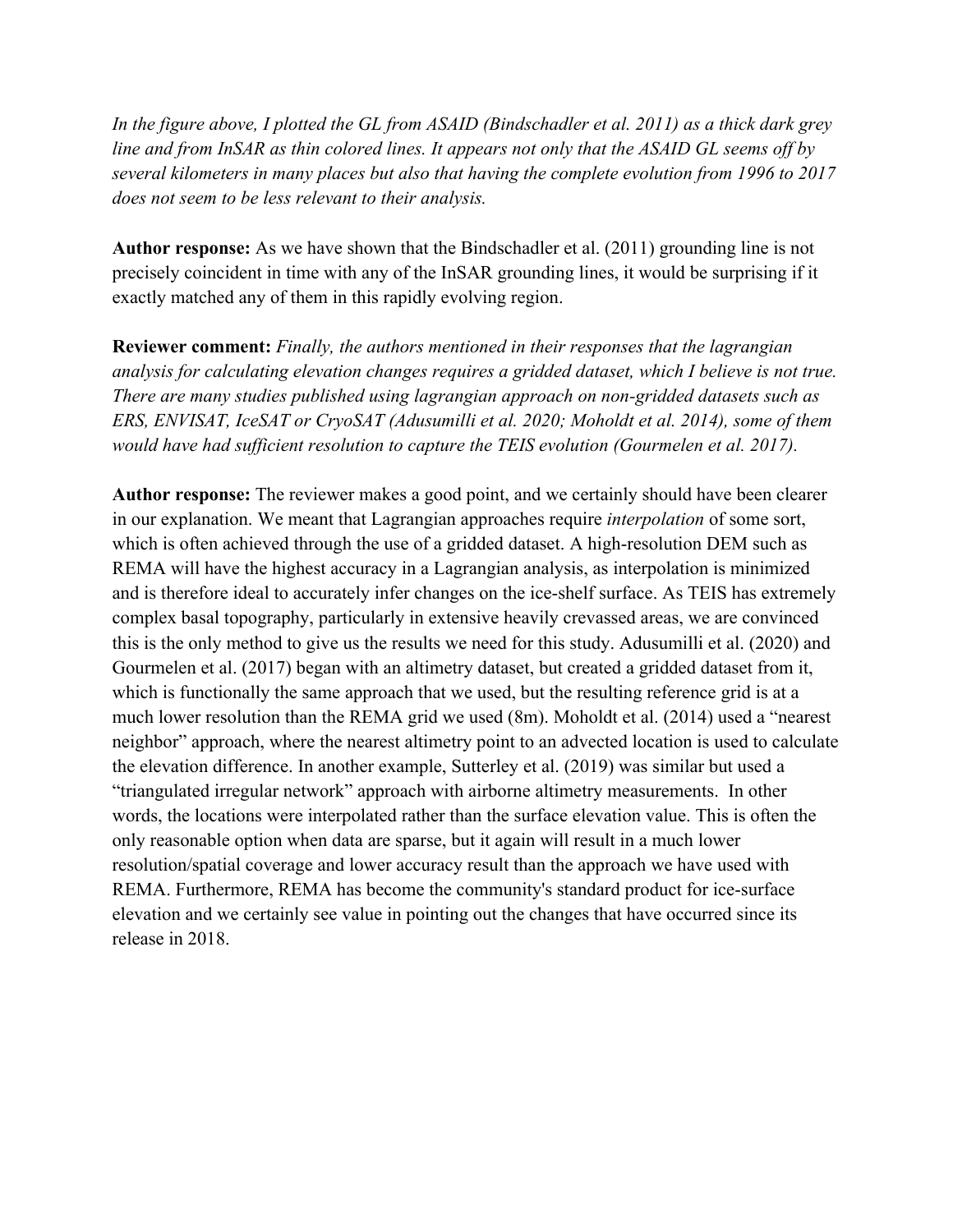#### **Works cited in response to Reviewer 2:**

Adusumilli, S., Fricker, H.A., Medley, B. *et al.* Interannual variations in meltwater input to the Southern Ocean from Antarctic ice shelves. *Nat. Geosci.* **13,** 616–620 (2020). https://doi.org/10.1038/s41561-020-0616 z

Bindschadler, R., Choi, H., Wichlacz, A., Bingham, B., Bohlander, J., Brunt, K., Corr, H., Drews, R., Fricker, H., Hall, M., Hindmarsh, R., Kohler, J., Padman, L., Rack, W., Rotschky, G., Urbini, S., Vornberger, P. and Young, N.: Getting around Antarctica: New high-resolution mappings of the grounded and freely-floating boundaries of the Antarctic ice sheet created for the International Polar Year, The Cryosphere, 5(3), 569–588, https://doi.org/10.5194/tc-5-569-2011, 2011.

Chen, J., Ke, C., Zhou, X., Shao, Z., and Li, l. "Surface velocity estimations of ice shelves in the northern Antarctic Peninsula derived from MODIS data." *Journal of Geographical Sciences*, 26: 243-256, (2016).

Fahnestock, M., Scambos, T., Moon, T., Gardner, A., Haran, T. and Klinger, M., 2016. Rapid large-area mapping of ice flow using Landsat 8. *Remote Sensing of Environment*, *185*, pp.84-94. https://doi.org/10.1016/j.rse.2015.11.023

Greene, C.A., Young, D.A. Gwyther, D.E., Galton-Fenzi, B.K., and Blankenship, D. "Seasonal dynamics of Totten Ice Shelf controlled by sea ice buttressing." *The Cryosphere*, 12: 2869-2882, (2018). https://doi.org/10.5194/tc-12-2869-2018

Gourmelen, N., Goldberg, D. N., Snow, K., Henley, S. F., Bingham, R. G., Kimura, S., … van de Berg, W. J. (2017). channelized melting drives thinning under a rapidly melting Antarctic ice shelf. *Geophysical Research Letters*, 44, 9796– 9804. https://doi.org/10.1002/2017GL074929

Haug, T., Kääb, A., and Skvarca, P. "Monitoring ice shelf velocities from repeat MODIS and Landsat data – a method study on the Larsen C ice shelf, Antarctic Peninsula, and 10 other ice shelves around Antarctica." *The Cryosphere*, 4: 161-178, (2010). https://doi.org/10.5194/tc-4-161-2010.

Milillo, P., Rignot, E., Rizzoli, P., Scheuchl, B., Mouginot, J., Bueso-Bello, J. and Prats-Iraola, P.: Heterogeneous retreat and ice melt of Thwaites Glacier, West Antarctica, Sci Adv, 5(1), eaau3433, https://doi.org/10.1126/sciadv.aau3433, 2019.

Moholdt, G., Padman, L., and Fricker, H. A. (2014), Basal mass budget of Ross and Filchner-Ronne ice shelves, Antarctica, derived from Lagrangian analysis of ICESat altimetry, *J. Geophys. Res. Earth Surf.*, 119, 2361– 2380, doi:10.1002/2014JF003171.

Rignot, E., Mouginot, J. and Scheuchl, B.: MEaSUREs Antarctic Grounding Line from Differential Satellite Radar Interferometry, Version 2, NASA National Snow and Ice Data Center Distributed Active Archive Center, https://doi.org/https://doi.org/10.5067/IKBWW4RYHF1Q, 2016.

Sutterley, T. C., Markus, T., Neumann, T. A., van den Broeke, M., van Wessem, J. M., and Ligtenberg, S. R. M.: Antarctic ice shelf thickness change from multimission lidar mapping, The Cryosphere, 13, 1801–1817, https://doi.org/10.5194/tc-13-1801-2019, 2019.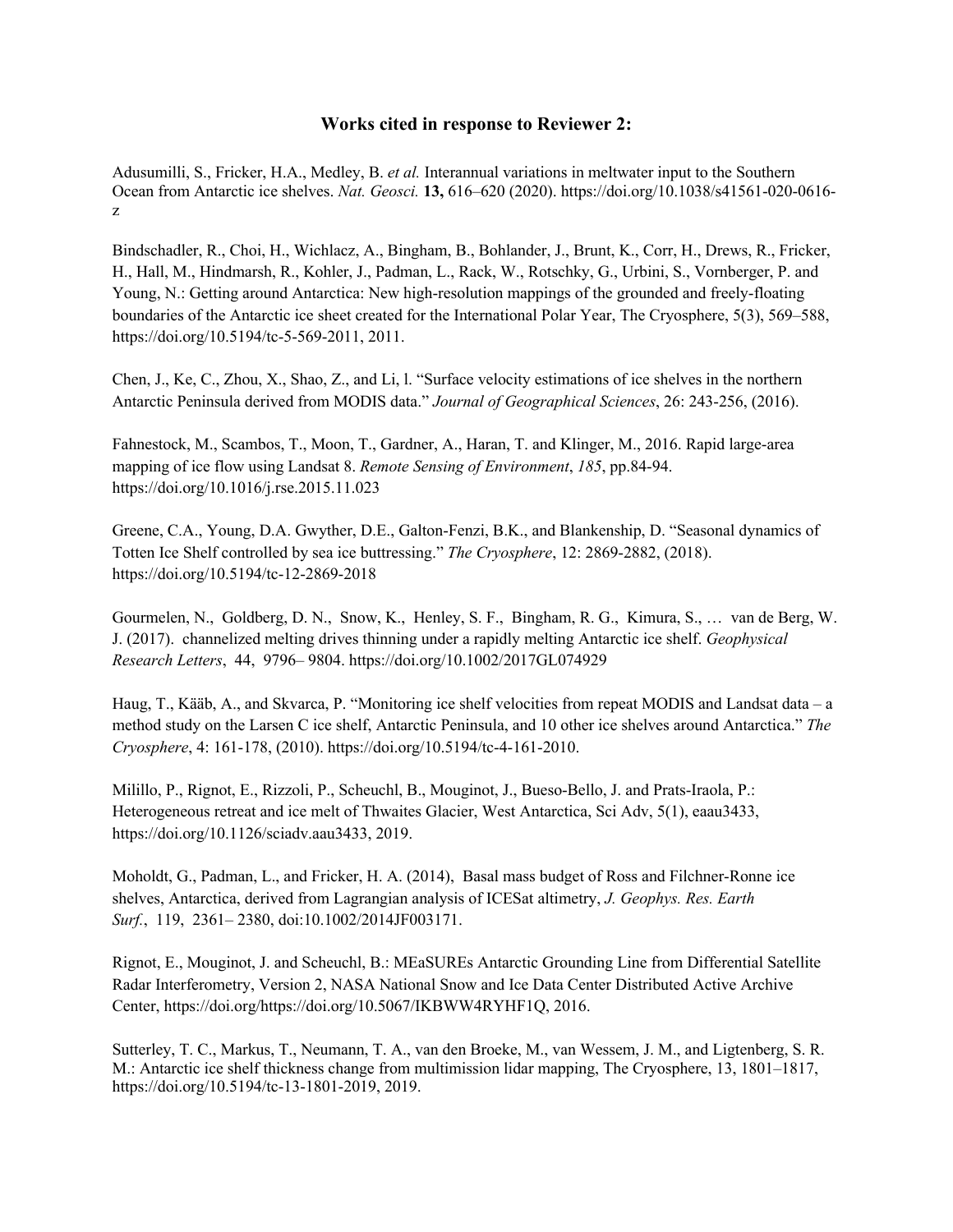## **Reviewer 3:**

*Reviewer comments in italics;* Author responses in normal font

*Reviewer comment: As a 3rd pair of eyes as a new reviewer, I have focused mostly on reading the arguments of previous reviewers while simultaneously having a fresh look at the paper.* 

*In this review analysis I agree with the previous reviewers that i) the paper is important and ii) the results are sound. I do however also agree with R2 that many of the data sets and results are presented as such without being extremely careful in their interpretation which partly weakens the credibility of the results. If the same results are presented more rigorously, the paper would be more convincing. Moreover, I think many of the figures can be improved to increase readability.*

# *I also don't think the author's response properly addresses the weak points identified by R2 and another major revision might be needed.*

**Author response:** We thank the reviewer for taking the time to add a third perspective to our paper. We have done our best to address all comments from Reviewer 2 and from this review to enhance the presentation of our results while maintaining the scientific quality and integrity of our work. We have taken several steps to improve the presentation of the MODIS data, as outlined in the comment responses below, including masking the data upstream of the grounding line, imposing a minimum speed for MODIS correlations, increasing the size of our median filter, and increasing the size of the sample boxes that are averaged and plotted in Figures 2 and 5. In addition, we have interpolated the data in Figure 7 to make the data presentation clearer, and we have clarified our text to emphasize that dynamic ice thinning/thickening was already included in our basal melt rate equation (Equation 3). Finally, we have done our best to answer each minor comment and update the figures and clarify the text accordingly.

# *Reviewer comment: MAJOR COMMENTS:*

*- I agree with the authors that the MODIS velocity data set is an important data set that can fill in several gaps that cannot be obtained by other existing data sets, it still seems that the MODIS data product is far from perfect with several patches of speed and direction that seem outliers and therefore incorrect (both in Fig 4 + 9). This makes the interpretation of derived strain rates, flow directions dubious. Etc. I would recommend to do a much more rigorous velocity data filtering / post-processing to identify the source of these errors and mitigate, filter it out.*

**Author response:** We have taken several steps to improve the quality of the MODIS data. First, we have done our best to manually mask out the MODIS data upstream of the grounding line, where we do not expect it to be accurate. We initially included these data because annual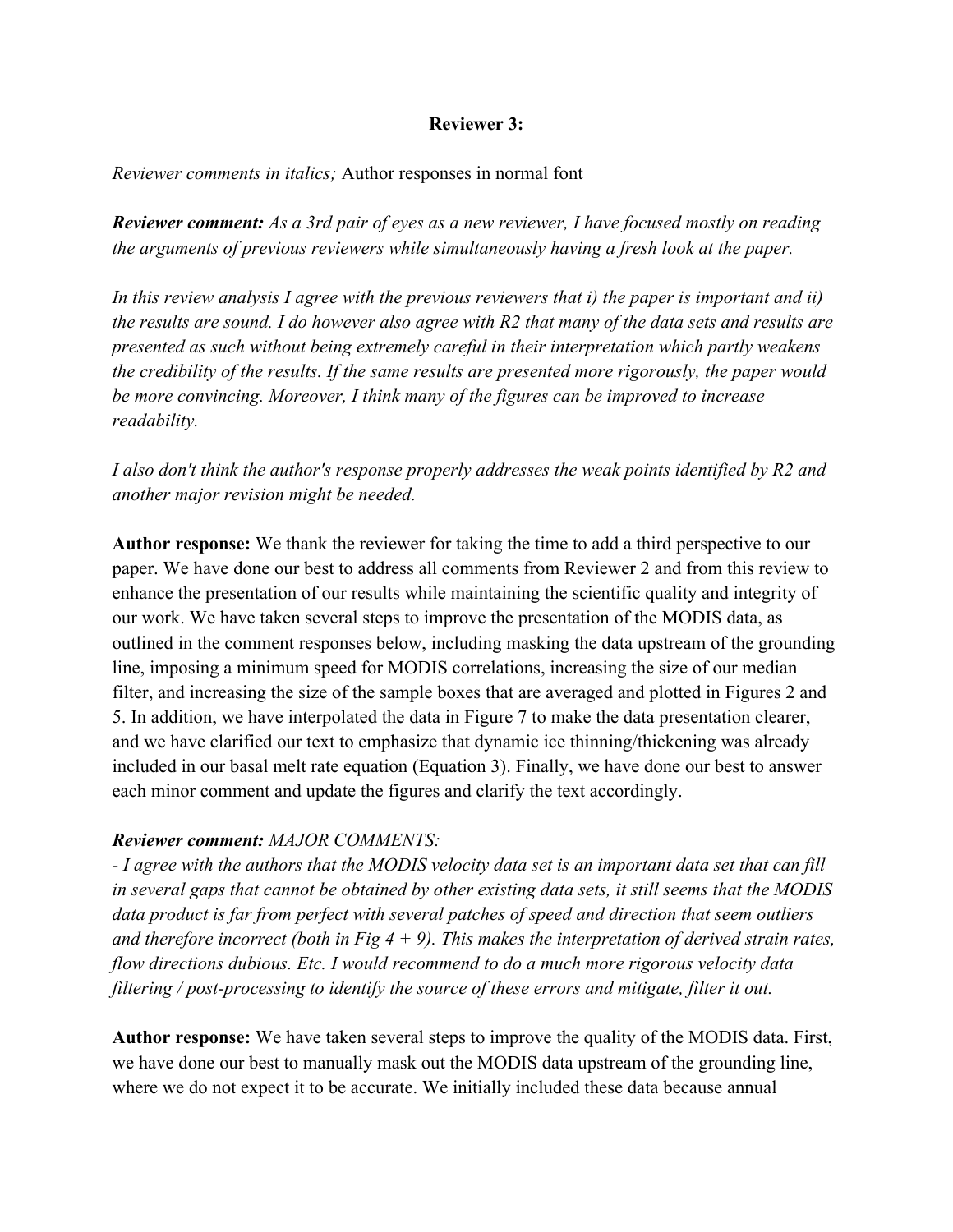grounding lines are not available for masking and our analysis focuses only on the floating ice shelf. However, we accept the reviewer's point (also expressed in a comment below) that these data can be distracting and confusing, particularly if one were to only look at the figures in the paper without reading the main text. We therefore masked the MODIS data above 2000 InSAR grounding line (Rignot et al. 2016) for data between 2000 and 2004, above the ~2004 ASAID grounding line (Bindschadler et al. 2011) for data between 2004 and 2011, above the 2011 MEaSUREs grounding line (Rignot et al. 2016) for data between 2011 and 2017, and above the 2017 InSAR grounding line (Millillo et al. 2019) for the rest of the record. In addition, we imposed a minimum speed of 0.4 m/day for all MODIS data, which is more than twice the minimum velocity shown in the upstream Landsat data in the latter part of our record. We describe this in lines 113-119 in our manuscript. These are both conservative actions, which are likely to remove more data than strictly necessary. However, because we cannot accurately identify annual grounding line change, we would rather take a conservative approach in order to have as much confidence as possible in the remaining data.

Our original data were filtered using a 3x3 median filter and by imposing minimum threshold values on the feature correlation strength and on the difference in correlation strength between successful correlations and neighboring options. These are well-established and acceptable methods for filtering velocity fields produced through feature tracking (e.g. Fahnestock et al. 2016). In response to the reviewer's concerns, we have increased the size of our median filter to 7x7 and increased the minimum thresholds for correlation strength and correlation difference. In addition, we increased the size of the squares we use for average values in Figures 2 and 5 from 3x3 km to 5x5 km in order to reduce any possible effects of noise in our analysis. We note that the more rigorous filtering has caused some data gaps early in the record, particularly right at the grounding line, so we had to shift our grounding line box to an alternative location.

Overall, these measures have increased the quality of the data above the grounding line, increased the size of patches in the first few years of the record that lack any data, and decreased the amount of detail in our long-term velocity record. While this does have some disadvantages, we believe that it overall improves our velocity record. Furthermore, these adjustments did not alter any of our conclusions, as they were well outside any noise in the record before this additional filtering, and are robust to these changes.

*Reviewer comment: - Once the TEIS-TWIT shear margin disintegrated, I don't think it is fair anymore to calculate the strain rate and/or interpret it. This has become a loose connection of icebergs that do no longer strain each other.*

**Author response:** Masking out data in the shear margin presents a similar difficulty to masking out data above the grounding line: we do not have any objective way of delineating where coherent ice-shelf ends and mélange begins. However, in this case the data calculated in the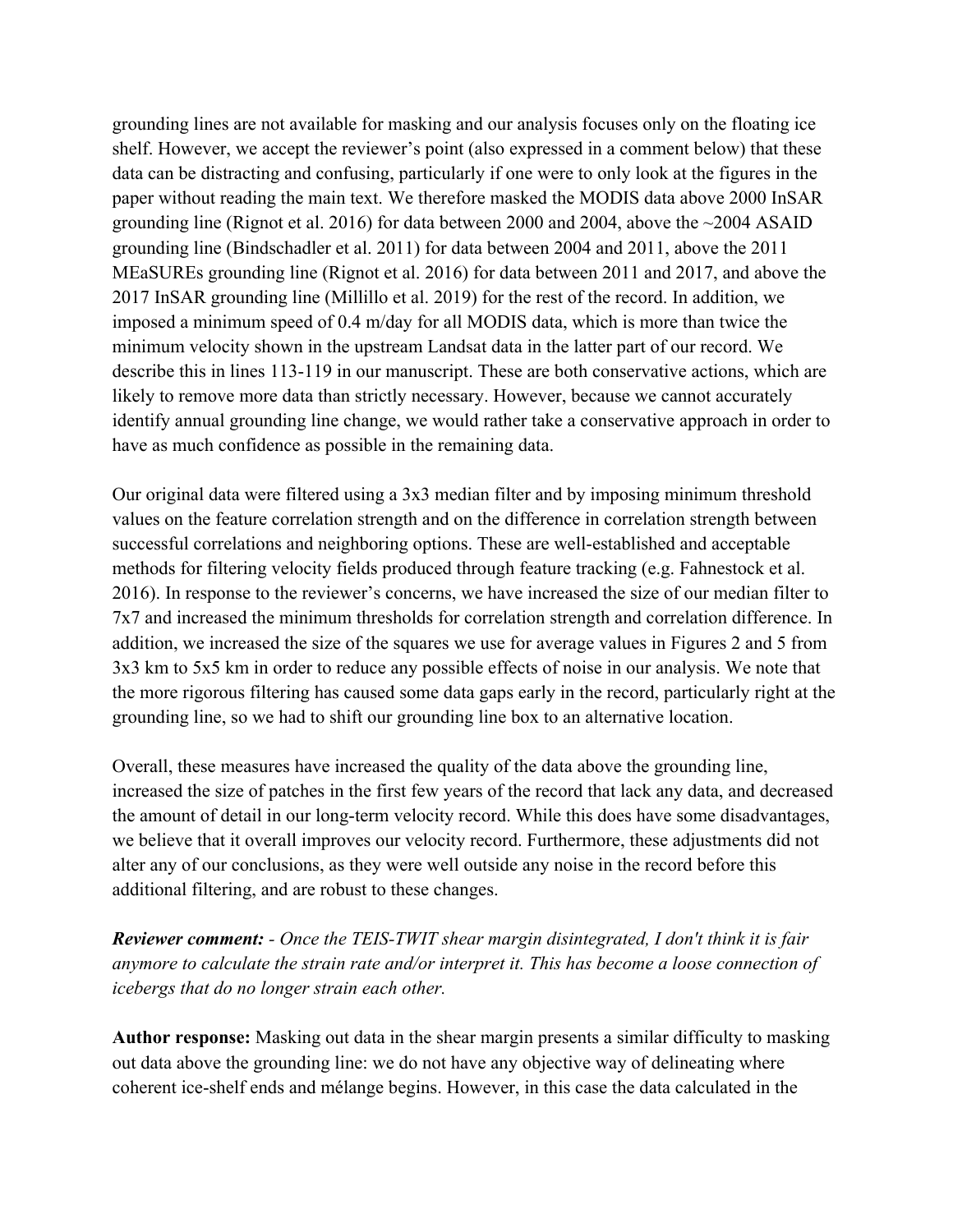shear margin are not necessarily incorrect, they just represent something different. Several studies have shown that ice mélange, such as the iceberg debris in this shear margin, plays a role in affecting backstress at tidewater glacier and ice-shelf fronts (e.g. Pollard et al. 2018; Cassotto et al. 2015). The strain rates calculated within this mélange are related to the amount of backstress it imposes on the intact ice shelf and upstream glacier. While this area is not directly part of our analysis in this paper, and therefore does not affect the results, we feel that removing it is not necessary and likely to be detrimental to future use of the dataset.

*Reviewer comment: - L310-315 and Fig.4: This is a nice illustration of the dubious results due to the low confidence MODIS velocity field (e.g. with land ice flowing upstream in 2001-2002, 2005-2006) and hence potential dubious interpretation of the strain rates. I think such low quality data should be removed.*

**Author response:** We agree, and have now removed these data, as described above. We do note that these data have never been part of our analysis.

*Reviewer comment: - Fig.5: what is the reason for the JJA2018 dip in mid-shelf long strain rate? I guess it noise (also visible in Fig.6), but that really makes me doubt the validity of the uncertainty intervals in Fig.5 (and of the uncertainty overall), especially as -8e-5 is way outside of the strain rates in Fig. 2 as well.*

**Author response:** That's a good question. This anomaly remains, even after our more aggressive filtering, although it is somewhat subdued after increasing the size of the boxes we are using for averaging. While it's possible it is noise, it is also possible that this is a real feature in response to an external forcing, such as the removal of fast ice during the spring season, which has been shown to influence the velocity of other ice shelves (e.g. Greene et al. 2018). A detailed analysis of the external factors that influence seasonal strain rates is beyond the scope of this manuscript, but we hope this will provide the foundation for future work. We have added a mention of this in lines 415-416 in our manuscript.

# *Reviewer comment: - Given the large salt/pepper effect in Fig.6, I doubt what the added value of Fig.5 is as it only showing a constant + potential salt and pepper effects*

**Author response:** Based on this comment, we have clarified the text concerning Figures 5 and 6. Figure 5 shows averages from our lower resolution, long-term record. Figure 6 shows both our long-term record and a higher resolution record derived only from Sentinel-1. The salt and pepper effect is in the Sentinel-1 record, not in our long-term record, which is much smoother because it has the benefit of averaging data from several sources (Sentinel-1, Landsat, and MODIS). Figure 5 does not suffer from the salt and pepper effect. We have clarified this throughout section 3.2 in the text. In addition, as noted above, we increased the size of the boxes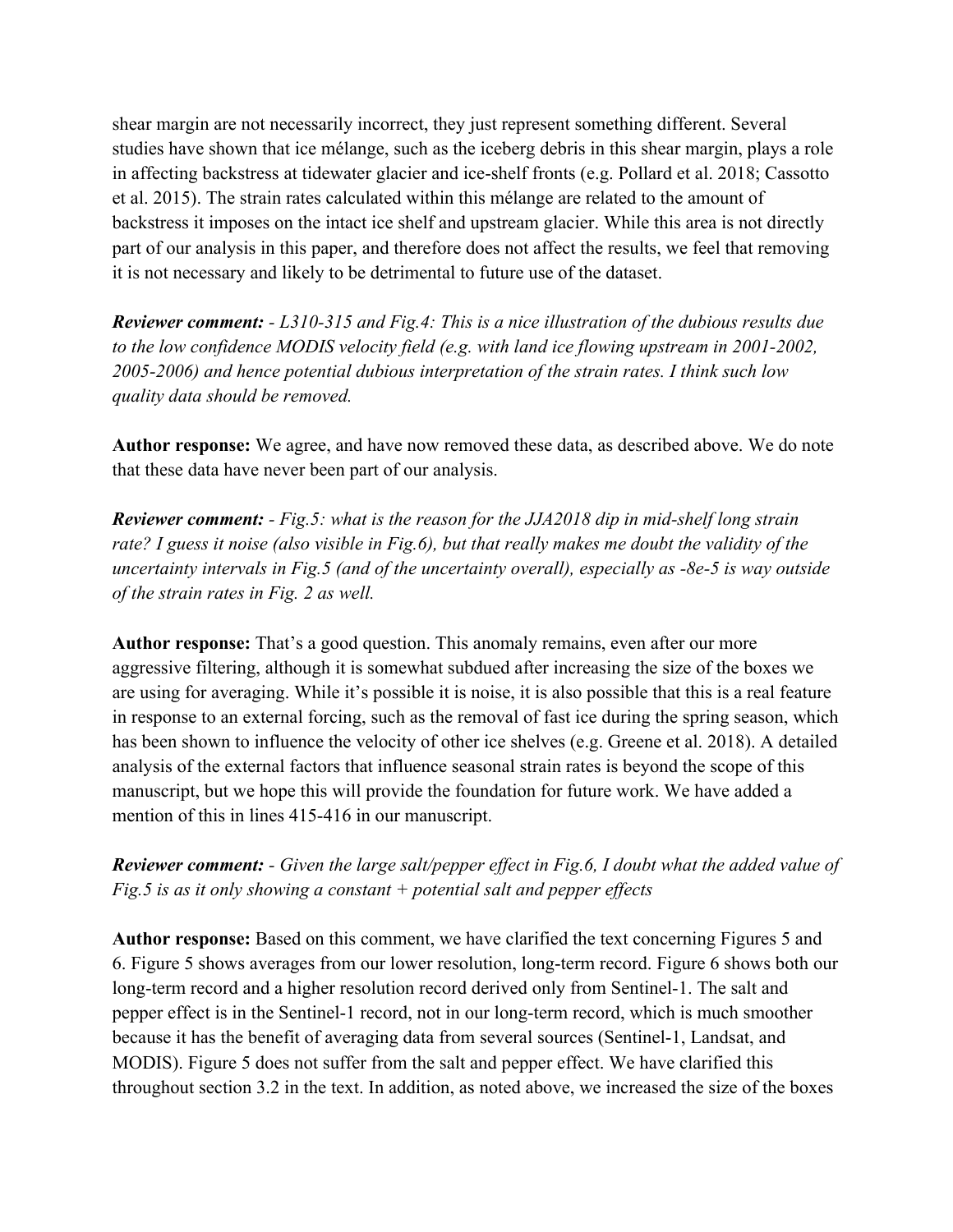used for averaging in Figure 5 from 3 km x 3 km to 5 km x 5 km, which reduces the possibility that noise is significantly influencing those averages.

*- L404-411: this is another dubious result. If the REMA analysis is incorrect here, why would it be correct elsewhere? Especially as it shows several areas that are remarkable but never mentioned. The positive basal melt rates for example could also indicate dynamic ice convergence etc. Just saying that REMA is wrong there (and only there) is a weak argument.*

**Author response:** The REMA mosaic is a gridded dataset, and it is reasonable to expect that discrepancies are more likely at seams in a gridded dataset. While this may not be the whole explanation, we feel that it is an important aspect to mention. We have edited our text in lines 464-466 and 595 to qualify this statement and offer other explanations. However, this anomaly is not the result of dynamic ice convergence, because that is something we have explicitly accounted for in our calculations. The second term on the left-hand side in Equation 3 is the ice thickness multiplied by the vertical strain rate, which is ice thinning/thickening. We solve this conservation equation for basal melt rate alone, so we have already removed ice thinning/thickening from our results according to our best available data and methodology. We have clarified that we have accounted for this effect in lines 294-297 and 583.

*Reviewer comment***:** *- Basal melt rate analysis: the authors attribute all changes to basal melting, but don't quantify the role of convergence/divergence or changes in firn air content etc. I think these should also be quantified if the role of basal melting is quantified. Given the slowdown near pinning point I would expect for example a lot of thickening due to compression, but this is never mentioned nor quantified.*

*- Based on the previous comments I agree with R2 that the analysis of basal melting should be clarified with a better quantification of the uncertainty and inclusion of the patterns of thinning/thickening due to changes in SMB or con/divergence.*

**Author response:** We have quantified convergence/divergence, firn-air content, and SMB, as explicitly stated in Equations 2 and 3. Our treatment of firn-air content is described in Equation 2, and we outlined our estimates of temporal variability and uncertainty in lines 267-274 in the first revision, and lines 282-288 in the current submission. The mass conservation in Equation 3 accounts for ice convergence/divergence in the second term on the left-hand side and surface mass balance in the first term on the right-hand side. The basal melt rates calculated from Equation 3 and shown in Figure 7 therefore represent only basal melt, according to our best available data and methodology - surface mass balance and convergence/divergence (which, when multiplied by ice thickness, estimate ice thinning/thickening) have already been removed. If the reviewer is referring to calculating ice-thickness advection, that would only be relevant in an Eulerian analysis. The Lagrangian method uses the total derivative following ice-parcel flow,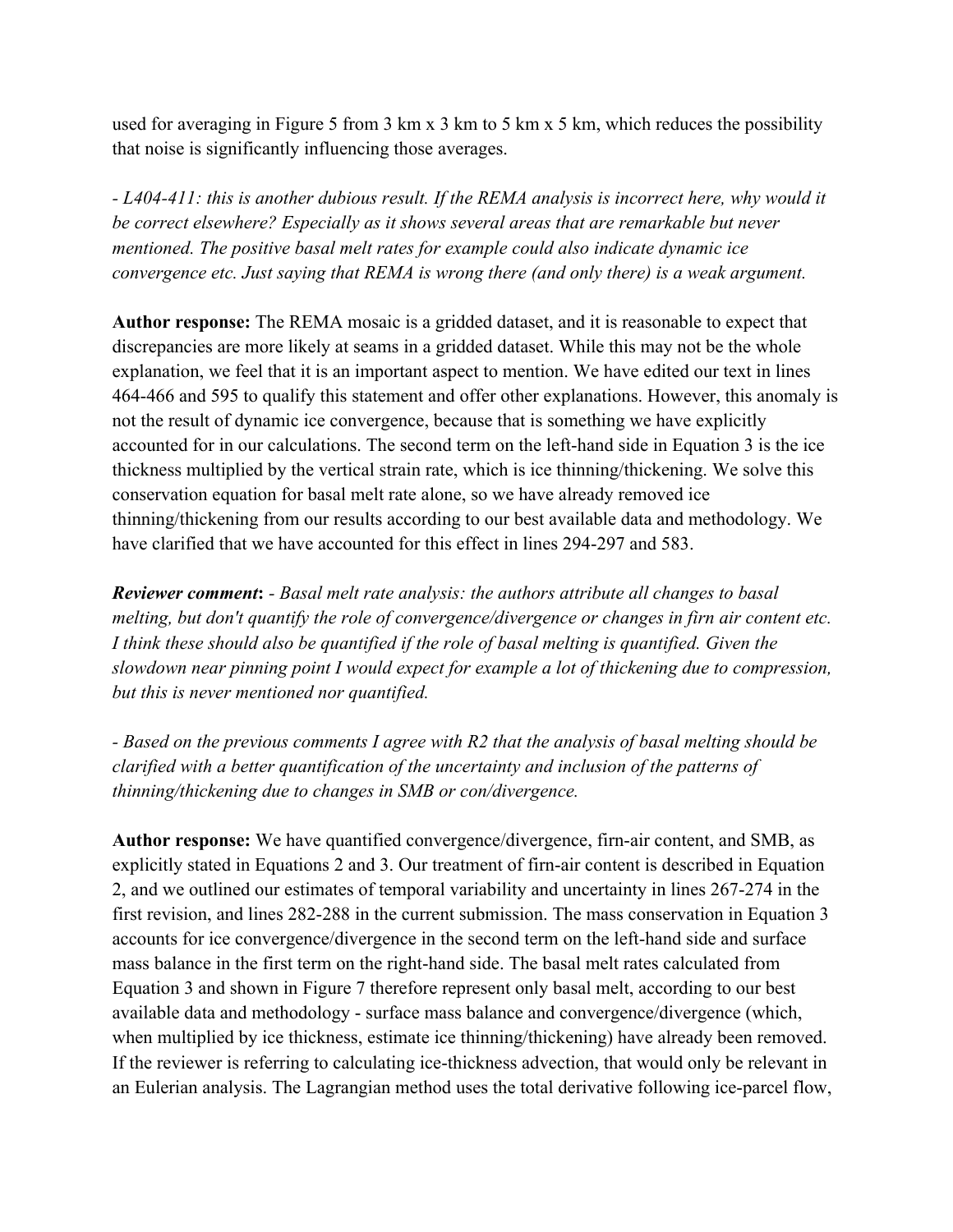which means that ice-thickness advection is already accounted for by taking measurements of change over the same column of ice. This is a standard methodology; we based our analysis on the descriptions of this method in Dutrieux et al. (2014) and Jenkins and Doake (1991), but many other papers have used the same calculations.

*Reviewer comment: - L461-470: based on the apparent noise in flow direction in the MODIS only record, I think it is over-ambitious to interpret the pre-Sentinel flow directions around the pinning point.* 

**Author response:** Many studies (e.g. Haug et al. 2010, Chen et al. 2016, Greene et al. 2018) have demonstrated the reliability of feature tracking for ice-flow speed and direction on MODIS data on Antarctic ice shelves. In addition, our analysis of trends around the pinning point takes into account patterns that are consistent over many years and tens of kilometers, and the observed changes are consistent with patterns observed in speed, shear-strain rate, and visible changes in surface features in the shear zone. With these considerations and our own interpretations revealing very little noise around the pinning point, we find it reasonable that conclusions may be drawn from these patterns.

*Reviewer comment: - L 475-480: is the development of these rifts not the result of compression that result in transverse fractures?* 

**Author response:** This section analyzes the observation of increased concentration of strain over time along individual rifts; we did not seek to provide a specific reason for rift formation in a fracture mechanics framework, which would be an appropriate topic for future work. However, as the rifts in question are not transverse to the axis of compression, we find it more likely that shear stresses are responsible for their initiation/propagation.

*Reviewer comment: MINOR COMMENTS: - Fig.2, 3, 4, 6: axes, labels, text is too small to read*

**Author response:** We have increased the text size in all of these figures.

*Reviewer comment: - Fig.2 + 5: right column is not properly aligned with the rest*

**Author response:** Thank you; we have adjusted the alignment in both figures. Note that only the bottoms of the graphs are aligned. Because Matlab formats the graphs with the exponent  $(10^{-5})$ above the graphs in the right column, the y-axis is slightly shorter for each graph than in the other columns.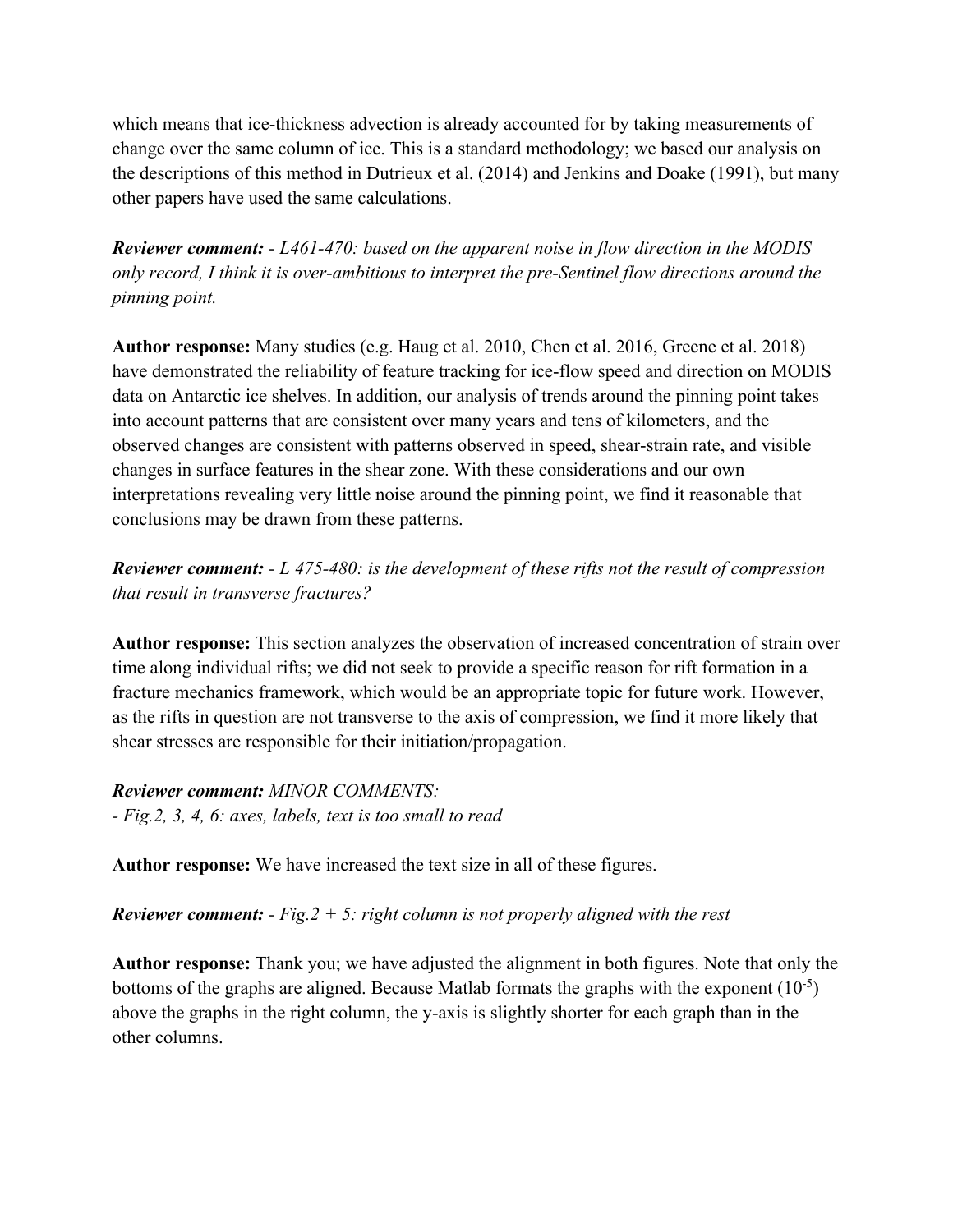*Reviewer comment: - Fig.4+8: please label the different ovals so it is clear what they mean and where they are discussed. I think the caption should also summarise what is seen in the ovals as to make it the reader easier and not requiring him/her to search.*

**Author response:** We have added numbers to the ovals in Figure 4, and now describe what these are showing in the caption and in the text. We have also added descriptions of the arrows and ovals in the caption for Figure 8.

*Reviewer comment: - Fig.4: adding grounding lines and velocity outline would help the reader to orient.* 

**Author response:** We have added the 2011 grounding line to the MODIS images to facilitate comparison with the speed, direction, and strain rate maps.

*Reviewer comment: - Fig.7: axes/label problem: if this figure shows surface lowering than positive values should indicate lowering and negative values should indicate uplift, which is not the case*

**Author response:** We have adjusted the axis label to read "Surface height change," which is more generalizable.

*Reviewer comment: - Fig.7 shows a clear interpolation problem which should be masked*

**Author response:** We have fixed our interpolation, and described our updated method in the caption of Figure 7 and in lines 449-450.

*Reviewer comment: - I agree with R2 that overplotting of points in Fig.7 is misleading (as we the reader is biased by the last points being plotted that hide the points below). Re-gridding to a raster (with missing values outside the transect) would be more scientifically correct.*

**Author response:** As suggested, we have regridded these data to a raster over the transect paths using an inverse distance weighting approach, which is noted in the caption in Figure 7 and in lines 449-450.

## **Works cited in response to Reviewer 3:**

Bindschadler, R., Choi, H., Wichlacz, A., Bingham, B., Bohlander, J., Brunt, K., Corr, H., Drews, R., Fricker, H., Hall, M., Hindmarsh, R., Kohler, J., Padman, L., Rack, W., Rotschky, G., Urbini, S., Vornberger, P. and Young, N.: Getting around Antarctica: New high-resolution mappings of the grounded and freely-floating boundaries of the Antarctic ice sheet created for the International Polar Year, The Cryosphere, 5(3), 569–588, https://doi.org/10.5194/tc-5-569-2011, 2011.